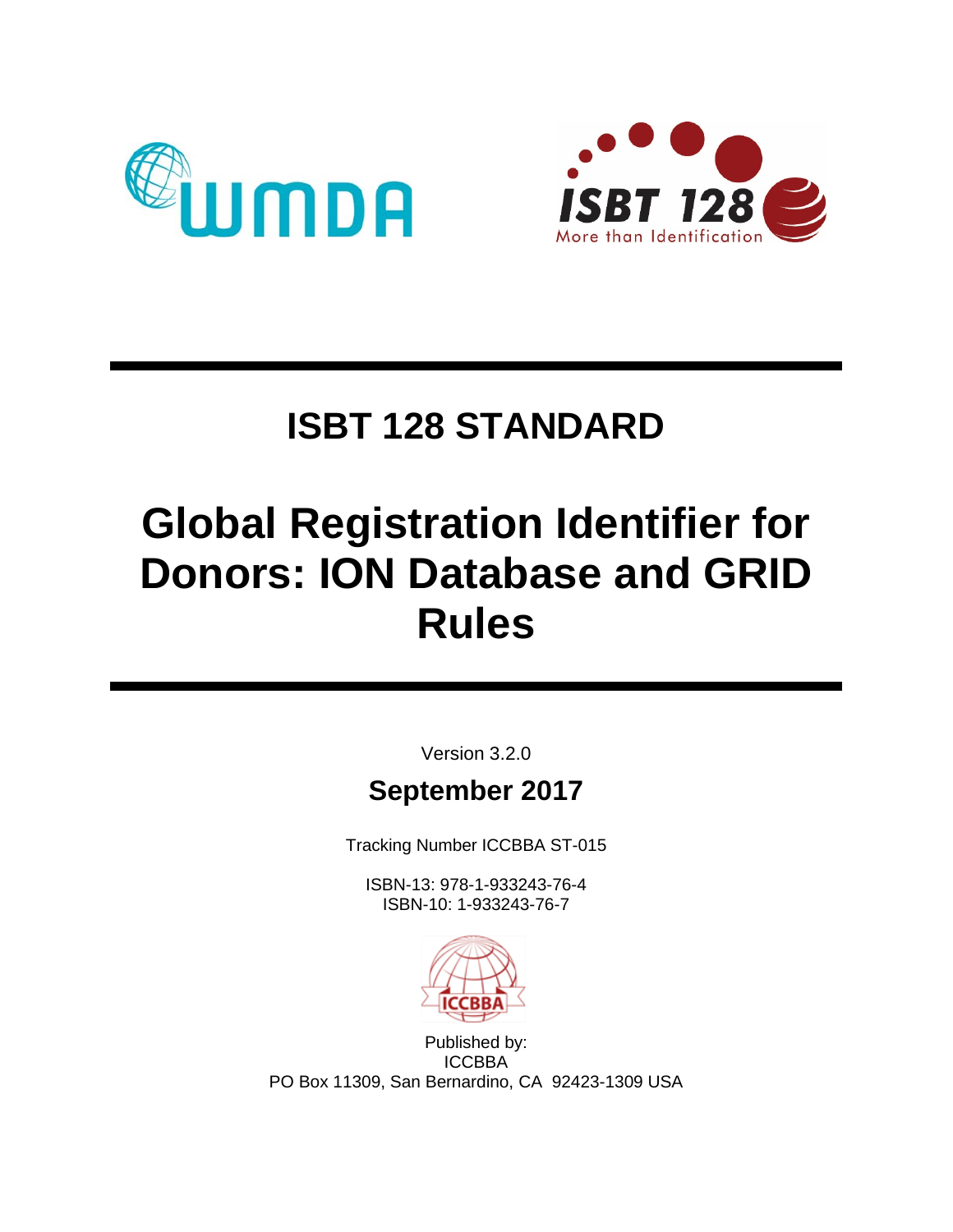#### **Warranty Disclaimer and Limitation of Liability**

ICCBBA provides no representation or warranty that the Licensee's use of ISBT 128 is suitable for any particular purpose and the selection, use, efficiency and suitability of ISBT 128 is the sole responsibility of the Licensee.

ICCBBA's liability is limited to that specified in the ICCBBA License Agreement which is available on the ICCBBA website. Under no circumstances shall ICCBBA's liability to licensee or any third party under any theory or cause of action exceed the current annual license fee payable by the licensee to ICCBBA hereunder, and ICCBBA will in no circumstances be liable for any direct or indirect damages whatsoever, including without limitation special, incidental, consequential, or punitive damages or damages for loss of data, business or goodwill or any other consequential losses of any nature arising from the use of ISBT 128 or the marks.

#### **COPYRIGHT NOTICE**

Copyright 2017. ISBT 128 is not in the public domain and is protected by law. Implementation of ISBT 128 requires the end-user to register with ICCBBA and to pay an annual license fee. License fees are established by the ICCBBA Board of Directors to cover the expenses of maintaining and extending ISBT 128, and making available current versions of the documents and database tables that are needed to implement this *Standard*.

Any use of this Standard, or the accompanying database tables, by other than registered organizations, WMDA members, or facilities that have obtained their computer software from a registered and licensed developer, is strictly forbidden. Copying any portion of the Standard, or of any accompanying database table, either in electronic or other format, without express written permission from ICCBBA is strictly forbidden. Posting of any portion of the Standard, or of any accompanying database table, to any online service by anyone other than ICCBBA is strictly forbidden.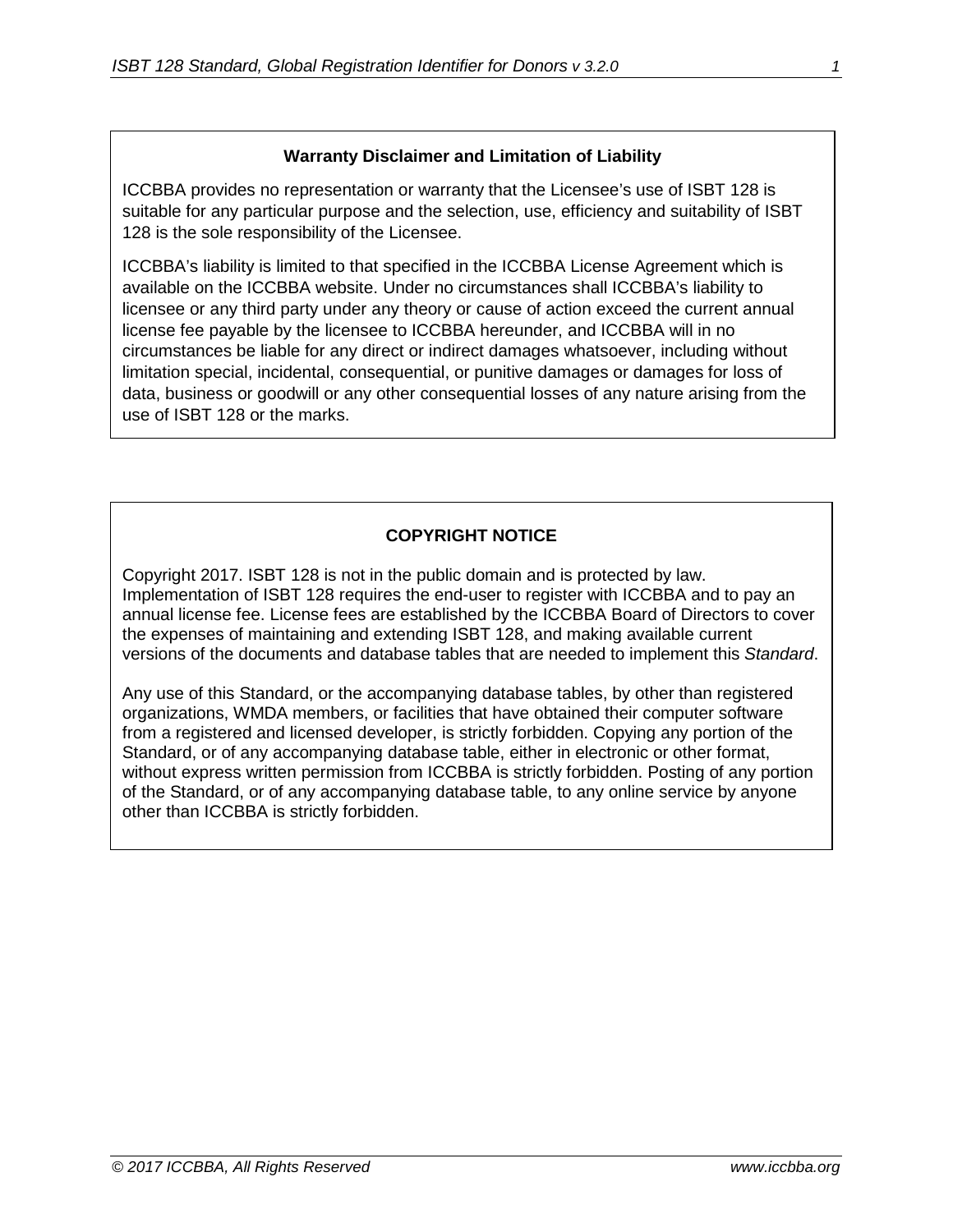#### **ICCBBA Standards Committee**

| John Armitage                  | United Kingdom           |
|--------------------------------|--------------------------|
| Paul Ashford                   | <b>ICCBBA</b>            |
| <b>Wayne Bolton</b>            | Australia                |
| Suzanne Butch                  | United States of America |
| Erwin Cabana                   | <b>ICCBBA</b>            |
| Mónica Freire                  | <b>ICCBBA</b>            |
| Jørgen Georgsen                | <b>Denmark</b>           |
| Mario Muon                     | Portugal                 |
| Stefan Poniatowski             | Australia                |
| Leigh Sims Poston              | United States of America |
| Ineke Slaper-Cortenbach        | The Netherlands          |
| Zbigniew Szczepiorkowski       | United States of America |
| Izabela Uhrynowska-Tyszkiewicz | Poland                   |

#### **WMDA Board**

Michael Boo **Nichael Boo** United States Henny Braund **National Community Community** United Kingdom Carlheinz Mueller **Germany** Machteld Oudshoorn **The Netherlands** Amy Ronneberg **Amy Ronneberg United States** Jeff Szer **Australia** 

**Editor** Paul Ashford Executive Director, ICCBBA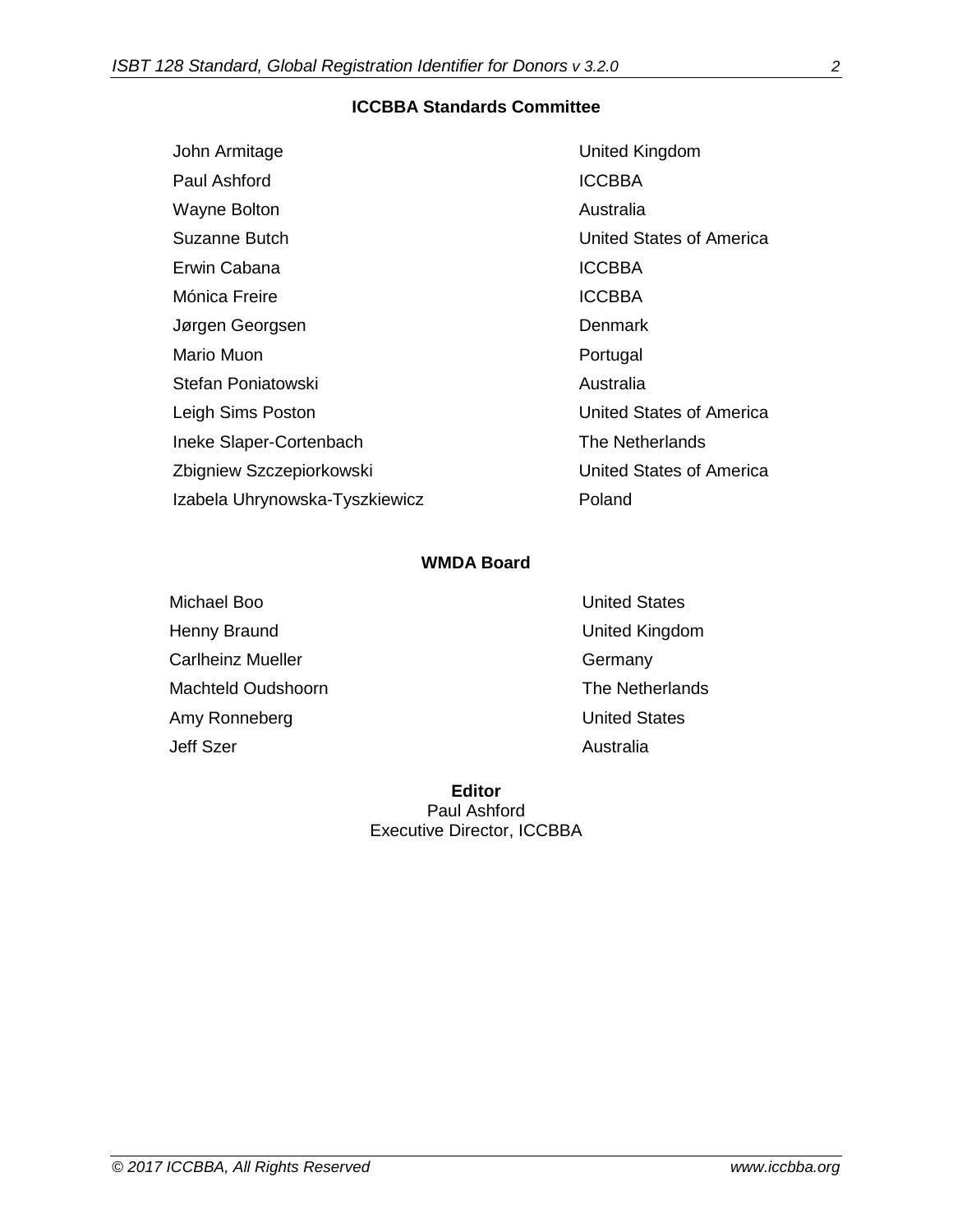## **Table of Contents**

| 1              |     |  |
|----------------|-----|--|
|                | 1.1 |  |
|                | 1.2 |  |
|                | 1.3 |  |
|                | 1.4 |  |
|                | 1.5 |  |
|                | 1.6 |  |
|                | 1.7 |  |
| $\overline{2}$ |     |  |
| 3              |     |  |
| 4              |     |  |
|                | 4.1 |  |
|                | 4.2 |  |
|                | 4.3 |  |
|                | 4.4 |  |
|                | 4.5 |  |
|                | 4.6 |  |
|                | 4.7 |  |
|                | 4.8 |  |
| 5              |     |  |
|                | 5.1 |  |
|                | 5.2 |  |
|                | 5.3 |  |
|                | 5.4 |  |
|                | 5.5 |  |
| 6              |     |  |
|                | 6.1 |  |
|                | 6.2 |  |
|                | 6.3 |  |

## **Table**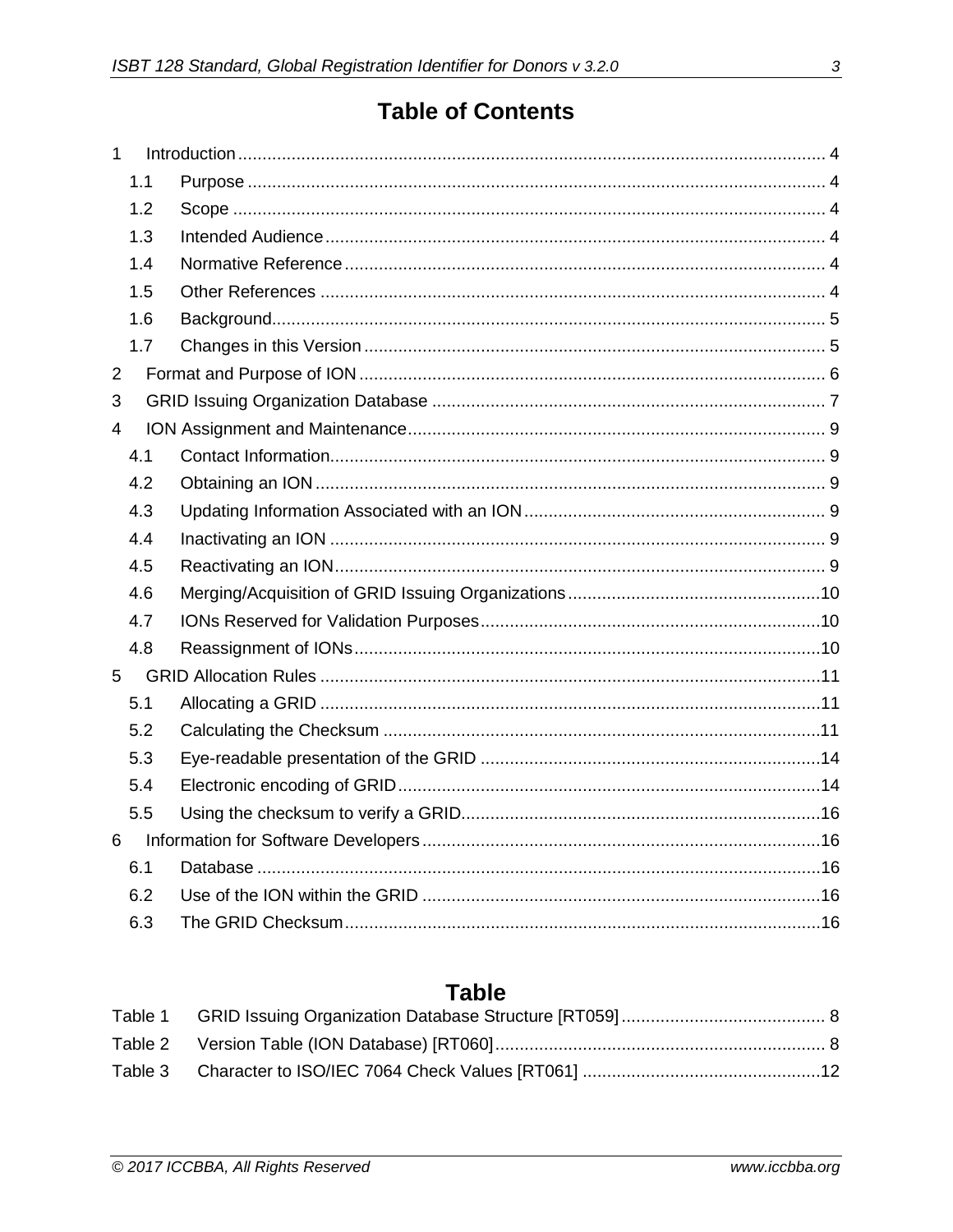## **1 Introduction**

#### <span id="page-4-1"></span><span id="page-4-0"></span>**1.1 Purpose**

The purpose of this document is to provide:

- specifications for the structure of the Global Registration Identifier for Donors (GRID) and the Issuing Organization Number (ION);
- information on how to obtain and update an ION; and,
- rules on the use of the GRID.

Throughout this document where the word "shall" is used, it represents a requirement; where the word "should" is used, it represents a recommendation; and where the word "may" is used, it represents an option.

#### <span id="page-4-2"></span>**1.2 Scope**

This standard provides information on the structure of the GRID Issuing Organization Database as well as instructions on how to obtain an ION, how to update the ION information within the database, and how to use a GRID for hematopoietic progenitor cell (HPC) donors and potential donors.

#### <span id="page-4-3"></span>**1.3 Intended Audience**

The intended audience of this document is WMDA, ICCBBA, and organizations that will assign GRIDs.

#### <span id="page-4-4"></span>**1.4 Normative Reference**

*ISBT 128 Standard Technical Specification* (ST-001)

ISO 3166-1 Country Codes [http://www.iso.org/iso/country\\_codes/country\\_codes](http://www.iso.org/iso/country_codes/country_codes)

ISO/IEC 7064:2003(E): Information technology—Security techniques—Check character systems

ISO/IEC 15417: 2007(E): Information technology—Automatic Identification and data capture techniques—Code 128 bar code symbology specification

ISO/IEC 15459-4-2014(E): Information technology – Automatic identification and data capture techniques – Unique Identification—Part 4 Individual products and product packages

ISO/IEC 16022:2006(E): Information technology—International symbology specification—Data Matrix (and correction ISO/IEC 16022:2006/Cor 1:2008**)**

#### <span id="page-4-5"></span>**1.5 Other References**

ICCBBA Website [\(www.iccbba.org\)](http://www.iccbba.org/)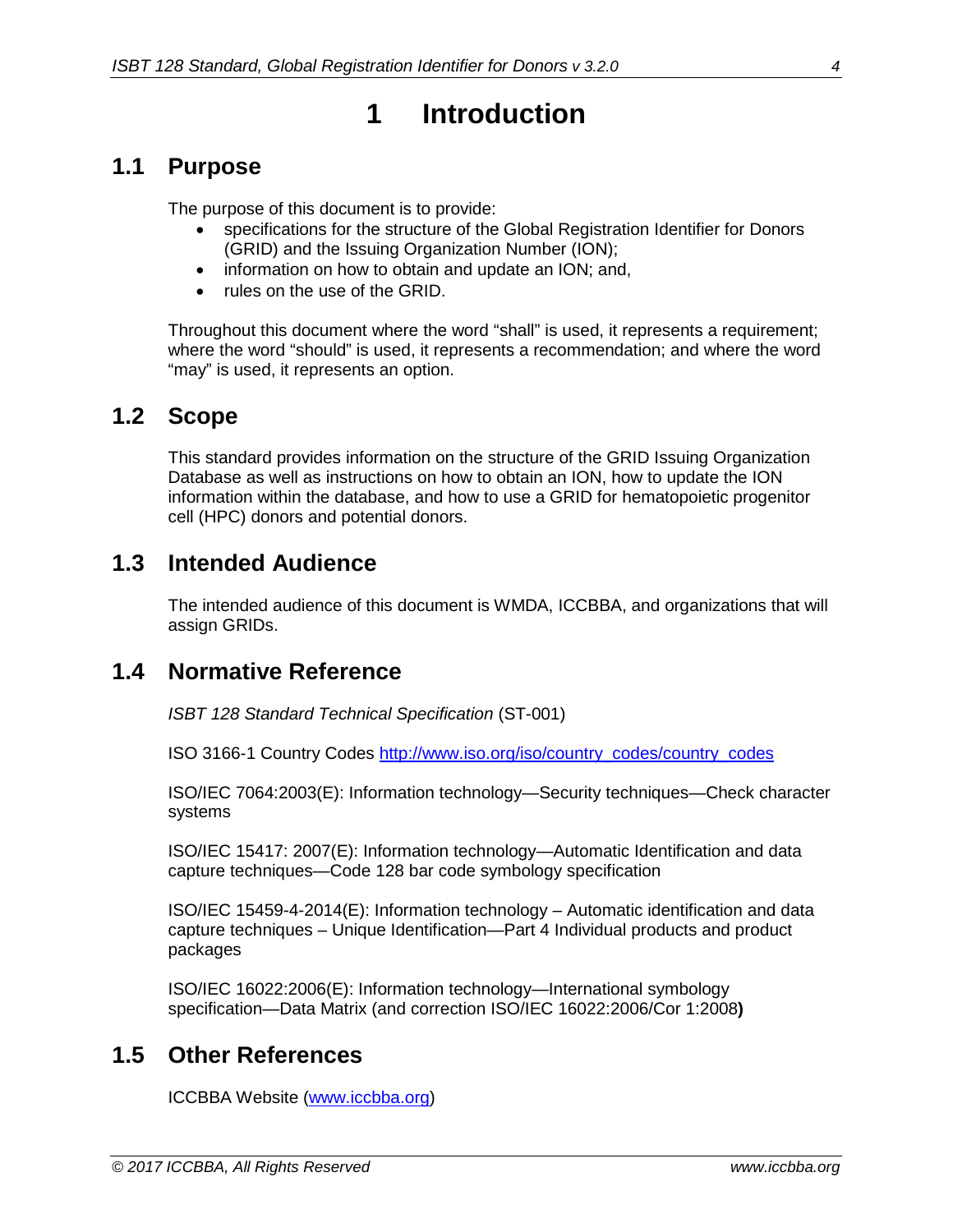## <span id="page-5-0"></span>**1.6 Background**

The World Marrow Donor Association (WMDA) and ICCBBA work together to maintain the GRID Issuing Organization Database. WMDA determines which organizations will be listed in the database and collects the required information from these organizations. It shares this information with ICCBBA.

ICCBBA maintains the database that contains the names and locations of GRID Issuing Organizations linking them to their assigned ION. The full list of organizations is made available to organizations actively listed in the ION database, WMDA, and, upon request, competent authorities.

WMDA and ICCBBA have jointly developed the rules for the GRID.

### <span id="page-5-1"></span>**1.7 Changes in this Version**

The name of this document changed in this version. It has been expanded to incorporate the rules for the GRID. There have been some changes to the GRID structure originally identified in Implementation Guide IG-038 Use of Global Registration Identifier for Donors [Data Structure 037]

Because the version number of this document is now tied to the database it defines, the first character of the version number will be the same as the version number of the database. That is, when the version number of this document is 3.x.x, the version of the GRID Issuing Organization Database will be 3.

The following table indicates the major changes between Version 3.1.0 and Version 3.2.0 of this document. Actual changes or additions to requirements of the ISBT 128 Standard are in bold print, while changes to formatting or organization, or additional guidance, are in regular print. If changes were a result of a formal proposal, the number of the proposal is listed in the Rationale column.

|    | Version<br>$3.1.0$ of<br>ST-015             | Version<br>$3.2.0$ of<br>ST-015             |                                                                                            |                                                             |  |  |  |
|----|---------------------------------------------|---------------------------------------------|--------------------------------------------------------------------------------------------|-------------------------------------------------------------|--|--|--|
|    | Chapter,<br>Section,<br>Table, or<br>Figure | Chapter,<br>Section,<br>Table, or<br>Figure | Change                                                                                     | Rationale                                                   |  |  |  |
| 1. | 5.3                                         | 5.3                                         | Added additional specification for<br>how the GRID shall be printed on a<br>product label. | To remove<br>ambiguity of the<br>GRID on a product<br>label |  |  |  |

| Version 3.1.0 vs. Version 3.2.0 |
|---------------------------------|
|---------------------------------|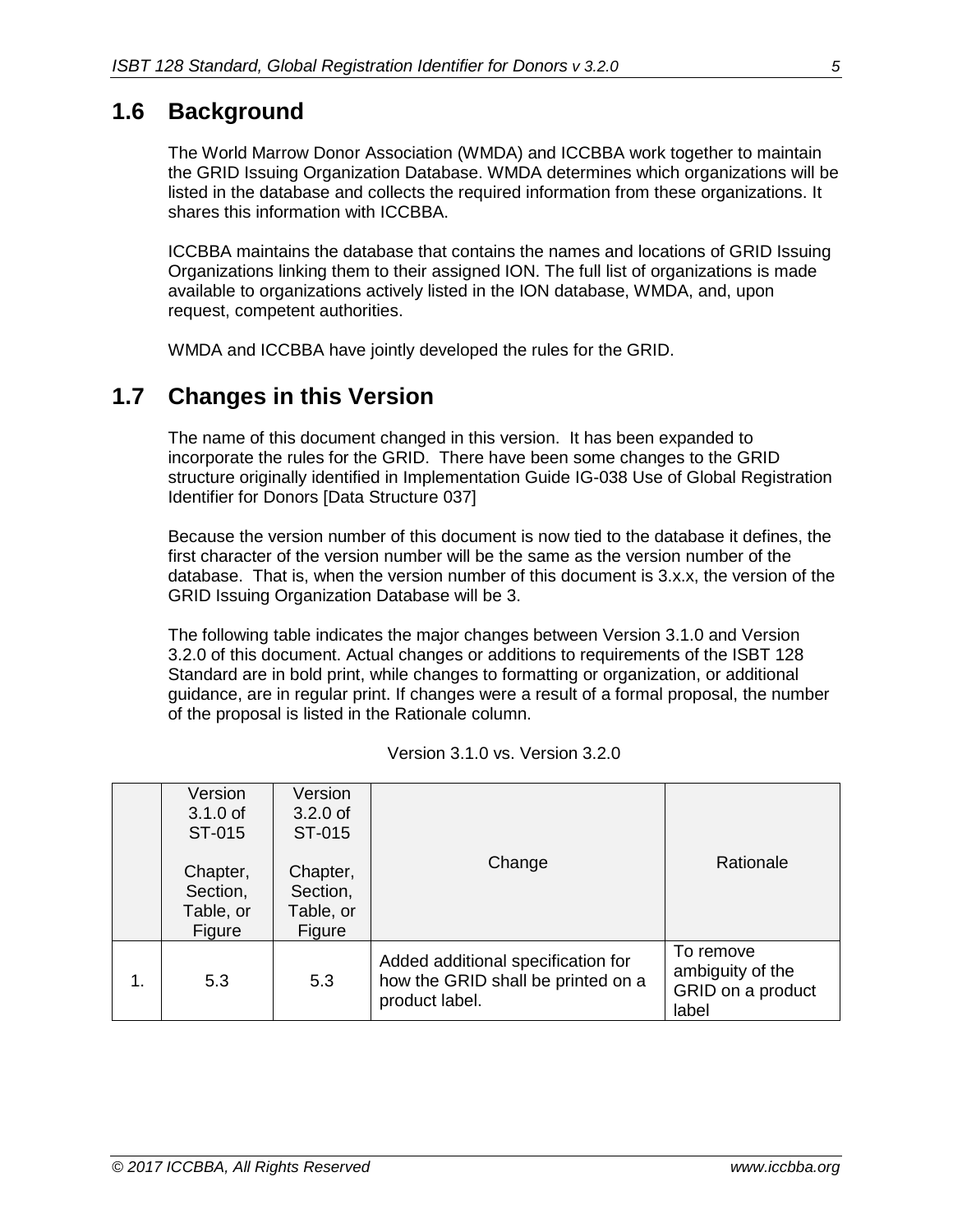# **2 Format and Purpose of ION**

<span id="page-6-0"></span>The ION identifies organizations that issue GRIDs and is assigned by ICCBBA in its role as an issuing agency under ISO 15459. A unique random ION is assigned to each issuing organization.

The ION is a 4-digit number between 1000 and 9999. It shall be encoded and interpreted by reference to the ICCBBA GRID Issuing Organization Database published and maintained by ICCBBA on the ICCBBA Website.

The ION shall be used as the first 4 characters within a GRID to create global uniqueness and may also be used for other purposes (e.g., databases) to identify organizations that assign GRIDs.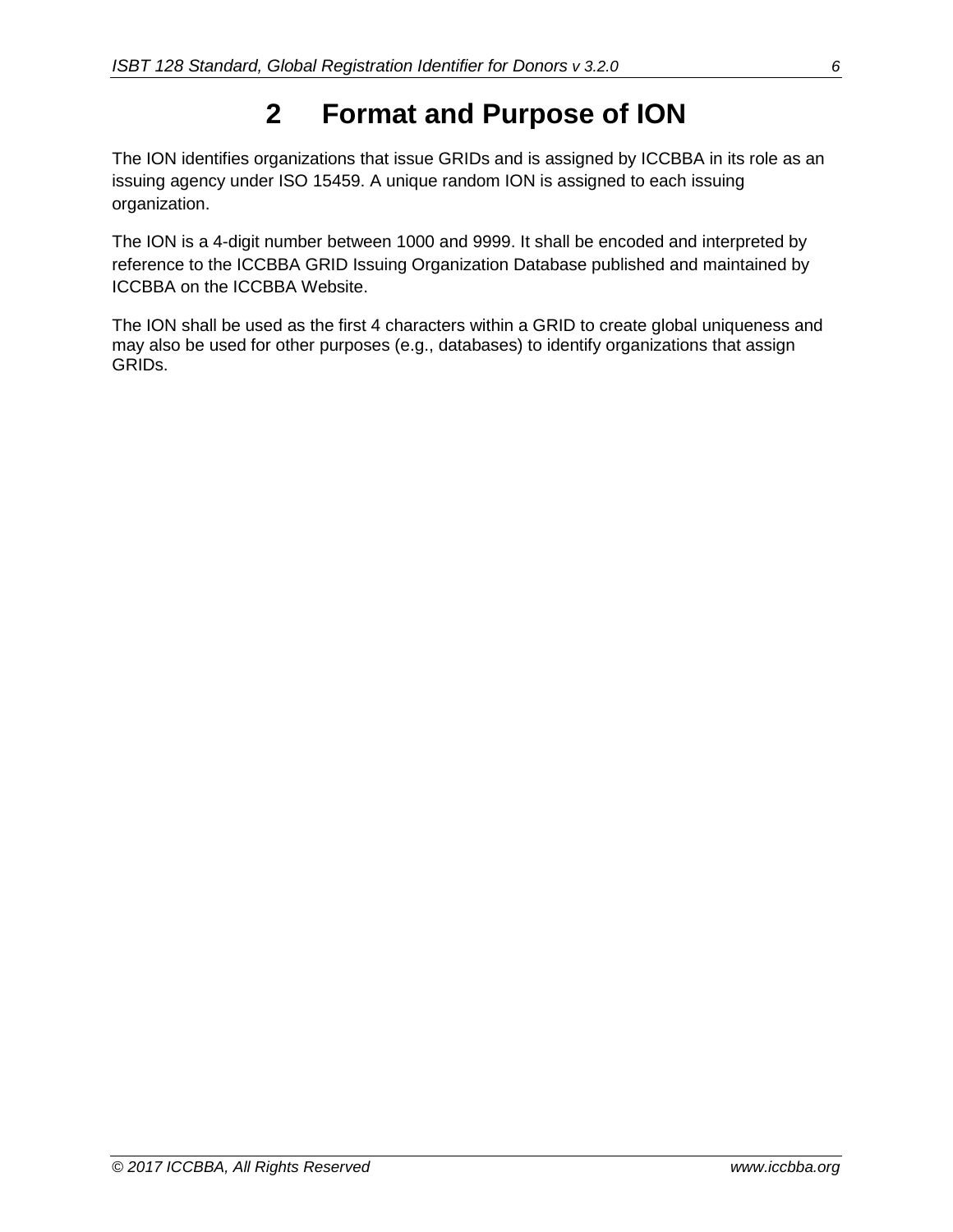## **3 GRID Issuing Organization Database**

<span id="page-7-0"></span>This Microsoft Excel® spreadsheet contains the names and locations of all GRID Issuing Organizations. It is published on the ICCBBA Website and is called:

GRID Issuing Organizations – xlsx

It contains the fields shown in [Table 1.](#page-8-0)

An XML file and its associated XML Schema are also available on the ICCBBA Website:

GRID Issuing Organizations Data File – xml GRID Issuing Organizations XML Schema – xsd

*Note: The XML data file contains IONs that have an "Active" status only while the Excel spreadsheet provides both "Active" and "Inactive" IONs.* 

The information about each organization held in the ICCBBA database is provided by the World Marrow Donor Association (WMDA) at the time of listing. It is the responsibility of the Issuing Organization to ensure that it remains accurate by notifying WMDA of any changes. WMDA will, in turn, notify ICCBBA of changes.

Version number related information is also provided in the XML file; it contains the fields as shown in [Table 2.](#page-8-1)

A two-level system is employed to distinguish versions of the database.

- The first level shall tie the database to the controlling version of the *ISBT 128 Standard, Global Registration Identifier for Donors: ION Database and GRID Rules* (ST-015). That is, if ST-015 is version 3.x.x, the first digit of the database version is 3.
- The second level shall commence at 1 and be incremented each time a new version of the database is released under the same version of the standard document.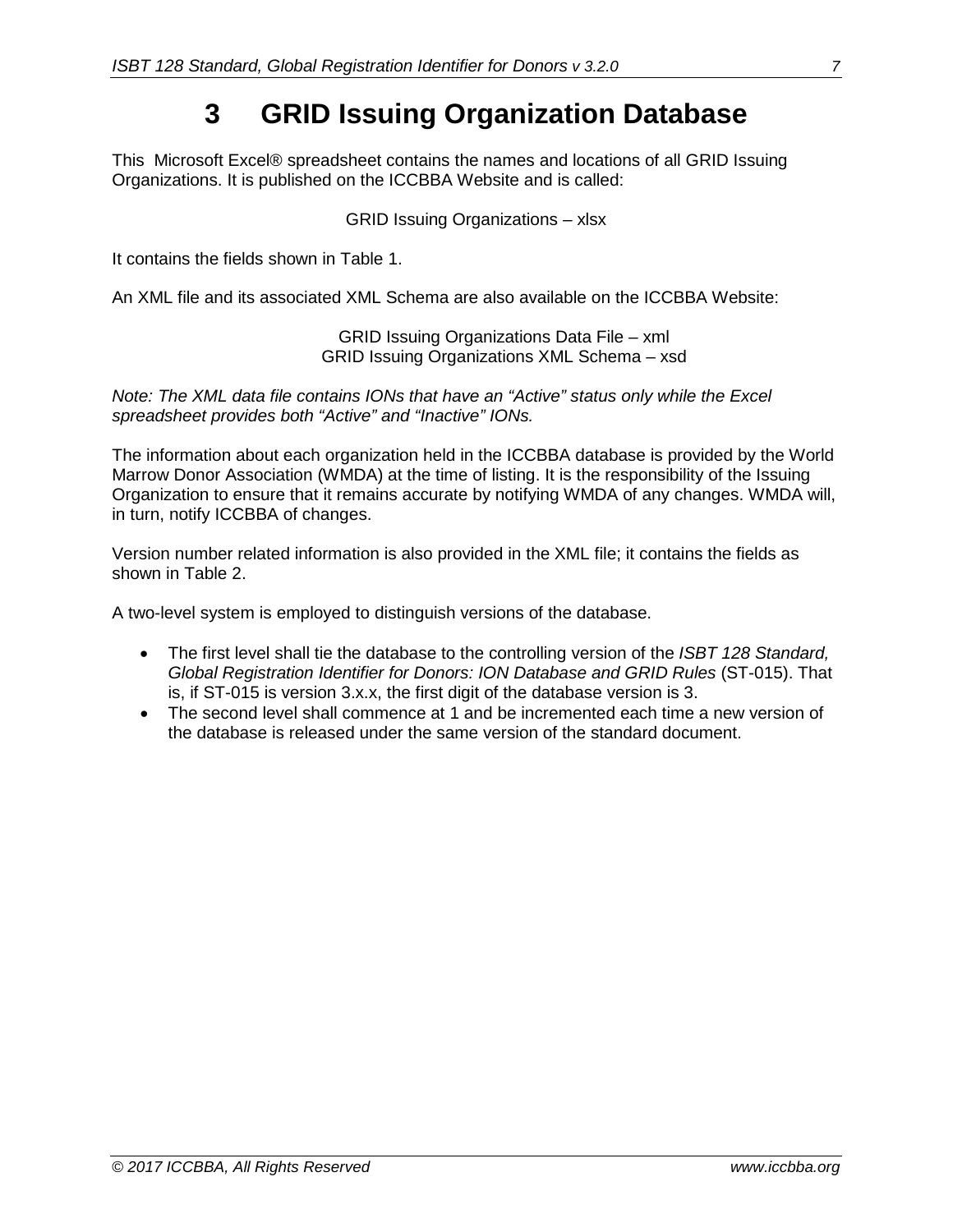<span id="page-8-0"></span>

| <b>Field Name</b>                   | <b>Maximum</b><br>Data<br>Length | <b>Field Description</b>                                                                                  |
|-------------------------------------|----------------------------------|-----------------------------------------------------------------------------------------------------------|
| <b>ION</b>                          | 4                                | GRID Issuing Organization Number* between 1000<br>and 9999                                                |
| <b>Issuing Organization</b><br>Name | 255                              | Name of GRID Issuing Organization                                                                         |
| <b>Shortened Name</b>               | 100                              | Shortened name of GRID Issuing Organization                                                               |
| <b>ISO Country Code</b>             | 2                                | Code for country as assigned in ISO 3166-1                                                                |
| Date Registered by<br><b>ICCBBA</b> | 10                               | Date organization registered by ICCBBA                                                                    |
| <b>Status</b>                       | 8                                | Indicator of whether an organization is currently<br>issuing GRIDs. Values will be "Active" or "Inactive" |
| WMDA ID                             | 7                                | Identifier assigned by WMDA                                                                               |

\*10 IONs, 9990-9999, have been set aside for validation purposes. ICCBBA has used the userdefined country code of XA (as allowed by ISO 3166-1) for these IONs.

|  |  |  |  | Table 2 Version Table (ION Database) [RT060] |  |
|--|--|--|--|----------------------------------------------|--|
|--|--|--|--|----------------------------------------------|--|

<span id="page-8-1"></span>

| Field Name                  | Maximum<br>Data Length | <b>Field Description</b>                                                                     |
|-----------------------------|------------------------|----------------------------------------------------------------------------------------------|
| <b>Version Number</b>       | 10                     | The version number of the ION database                                                       |
| Date                        | 10                     | The date issued. The format is YYYY-MM-DD                                                    |
| Issued By                   | 6                      | Organization assigning the ION                                                               |
| Issuer Website              | 50                     | Website of the organization assigning the ION                                                |
| <b>Related Document</b>     | 255                    | URL for the "Related Document"                                                               |
| Related-Document<br>Comment | 255                    | Explains that there is a related document that<br>contains both "Active" and "Inactive" IONs |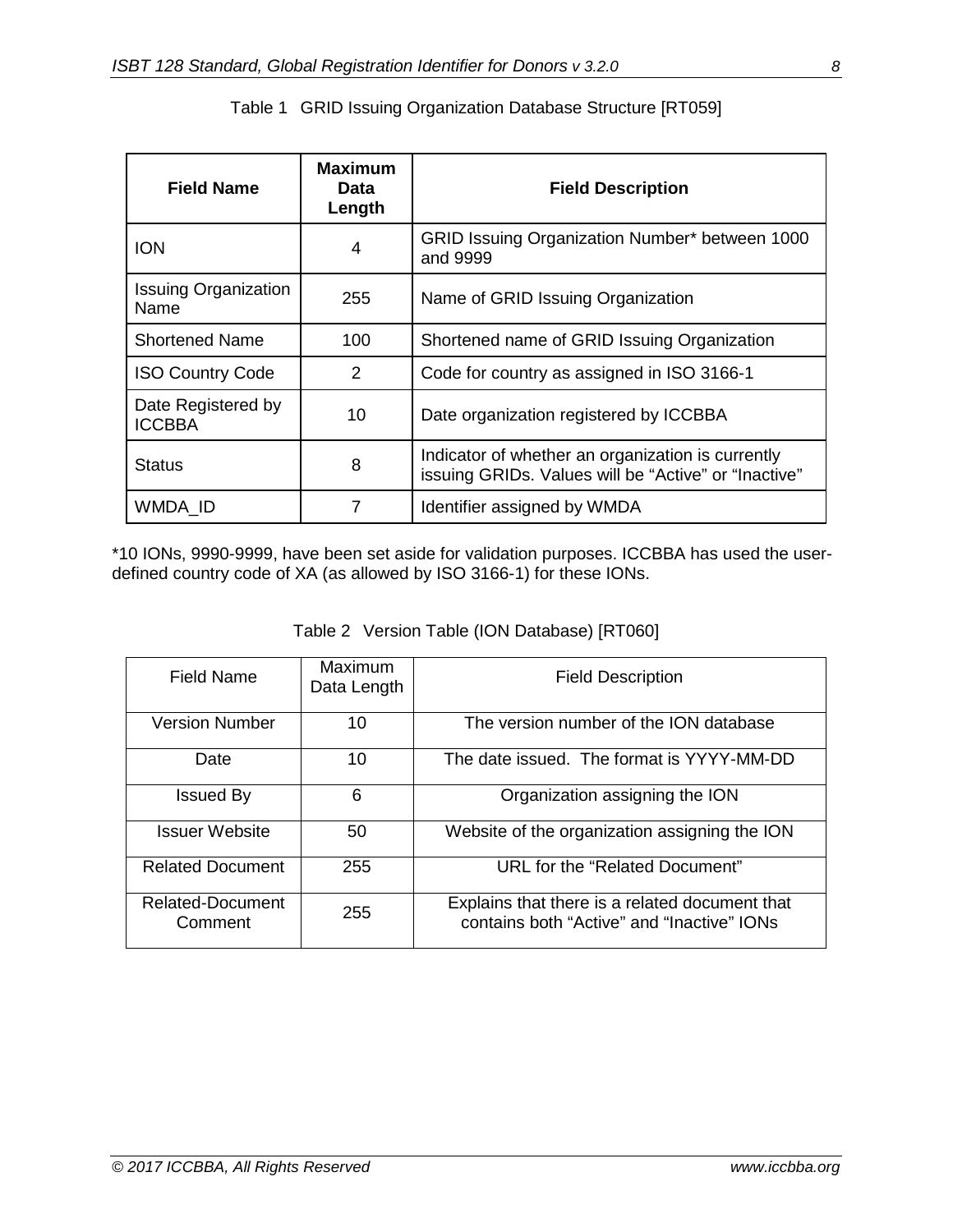## **4 ION Assignment and Maintenance**

#### <span id="page-9-1"></span><span id="page-9-0"></span>**4.1 Contact Information**

Organizations may contact

- WMDA by emailing **GRID@wmda.info**
- ICCBBA by emailing the ICCBBA help desk at [iccbba@iccbba.org](mailto:iccbba@iccbba.org)

#### <span id="page-9-2"></span>**4.2 Obtaining an ION**

Organizations wishing to assign GRIDs shall contact WMDA.

WMDA shall notify ICCBBA of organizations that will issue GRIDs and ICCBBA shall assign each of these organizations an ION.

Organizations shall use their assigned ION when creating a GRID in order to achieve global uniqueness that is essential in identifying hematopoietic stem cell donors and potential donors.

#### <span id="page-9-3"></span>**4.3 Updating Information Associated with an ION**

The information about each organization held in the GRID Issuing Organization Database is provided by the WMDA at the time of listing. It is the responsibility of the Issuing Organization to ensure that it remains accurate by notifying WMDA of any changes. WMDA will, in turn, notify ICCBBA of changes.

While Chapter [3](#page-7-0) describes the information from the GRID Issuing Organization Database that is published, additional information is maintained by WMDA and ICCBBA in the full database to identify not only the organization and its location, but also contact information for individuals within the organization.

Issuing Organizations shall notify WMDA when any information shown on [Table 1](#page-8-0) or contact information for the organization changes.

### <span id="page-9-4"></span>**4.4 Inactivating an ION**

If an ION is no longer needed (i.e., the organization no longer assigns GRIDs), the ION may be inactivated. The inactivated ION will continue be included in the ION database, but the "Status" field will indicate the organization is inactive.

Organizations wishing to inactivate their ION shall contact the WMDA office.

### <span id="page-9-5"></span>**4.5 Reactivating an ION**

If the activities of an organization with an inactivated ION change such that they will again assign GRIDs, they may request their previous ION. If criteria are met, WMDA and ICCBBA may reactivate the ION. Contact the WMDA office for more information.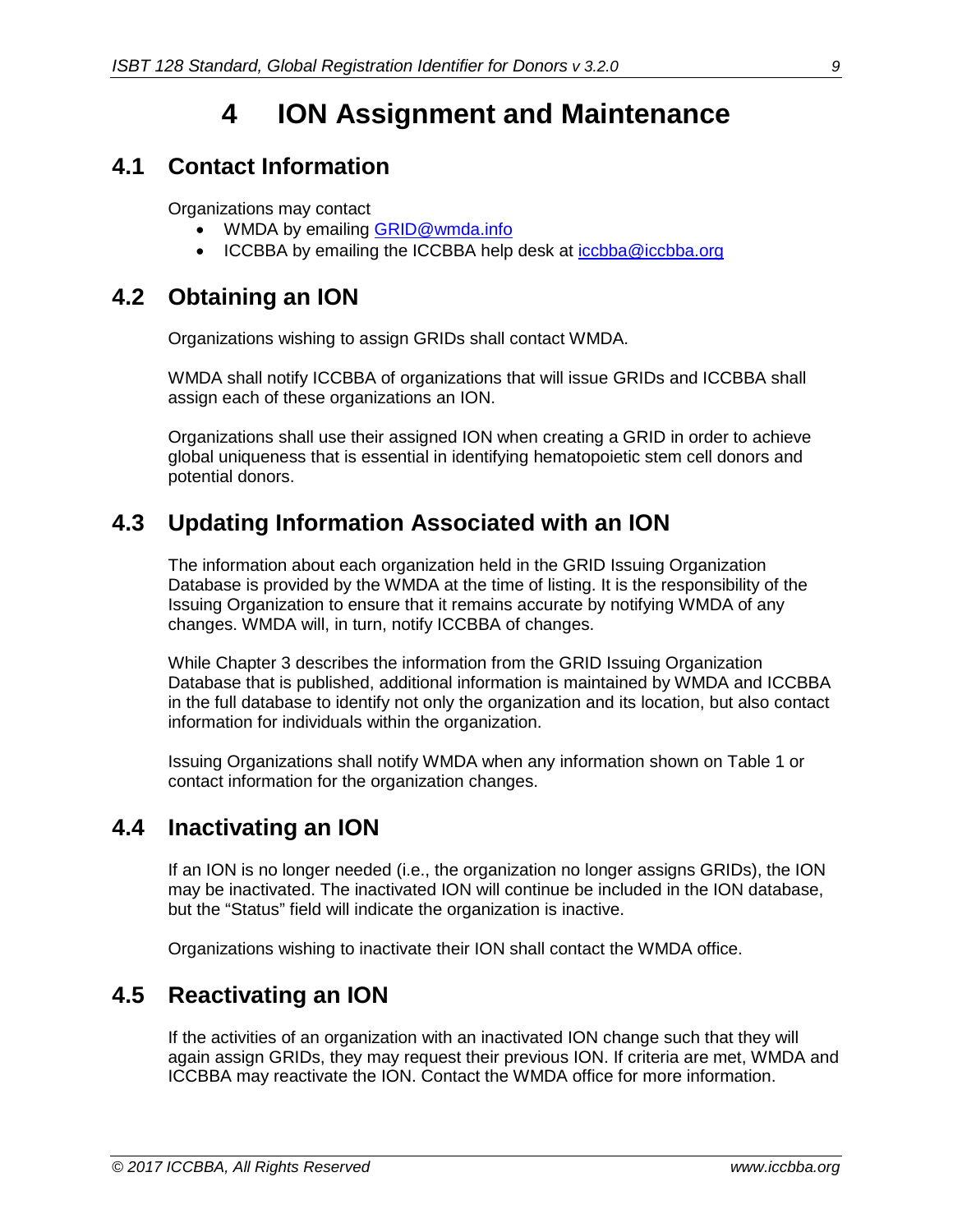### <span id="page-10-0"></span>**4.6 Merging/Acquisition of GRID Issuing Organizations**

If two GRID Issuing Organizations merge, or if one organization acquires another, the new organization may choose to (1) retain one of the IONs and inactivate the other or (2) request a new ION and inactivate the previous two IONs. Contact the WMDA office for more information.

### <span id="page-10-1"></span>**4.7 IONs Reserved for Validation Purposes**

A range of IONs has been reserved for purposes of validation testing. This range is 9990 through 9999. Facilities should use IONs within this range when performing validation testing. This range may also be used for example labels when the use of an actual ION is not recommended (e.g., examples of GRIDs in published papers).

### <span id="page-10-2"></span>**4.8 Reassignment of IONs**

Once assigned, an ION shall not be reassigned to another organization.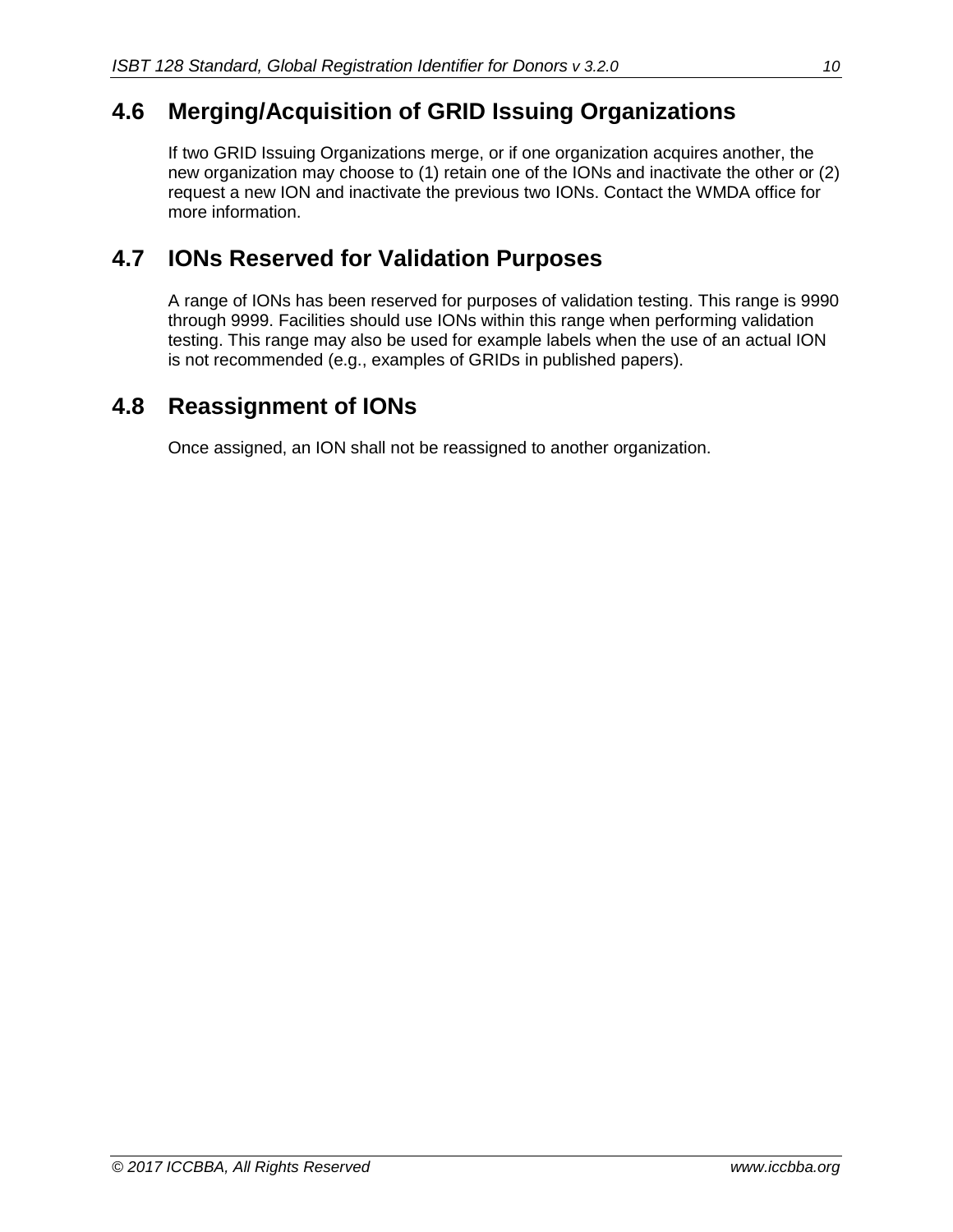# **5 GRID Allocation Rules**

### <span id="page-11-1"></span><span id="page-11-0"></span>**5.1 Allocating a GRID**

The GRID is a nineteen character identifier composed of three elements: a four digit ION; a thirteen character Registration Donor Identifier (RDI) assigned by the Issuing Organization; and a two digit checksum.

| Global Registration Identifier for Donors (GRID)         |                                            |          |  |  |  |  |  |
|----------------------------------------------------------|--------------------------------------------|----------|--|--|--|--|--|
| 9991 0120 7043 3201 632                                  |                                            |          |  |  |  |  |  |
| <b>Issuing</b><br>Organization<br><b>Number</b><br>(ION) | Registration<br>Donor<br><b>Identifier</b> | Checksum |  |  |  |  |  |

An organization issuing a GRID shall always use a GRID commencing with their assigned ION.

RDI's shall be controlled in such a manner that they uniquely identify a single donor.

RDI's shall be numeric, or alphanumeric using only upper case alpha characters. (Linear bar code length increases as alpha characters are used)

Checksums shall be calculated as indicated in section [5.2](#page-11-2) below.

Once assigned a GRID shall never be reassigned.

### <span id="page-11-2"></span>**5.2 Calculating the Checksum**

The checksum is based on the ISO 7064 Mod 37-2 algorithm. This section shows how the checksum shall be calculated for any given GRID. The calculation is based on the first seventeen data characters of the GRID (the ION followed by the RDI).

#### Global Registration Identifier for Donors (GRID)



Data used to calculate checksum Checksum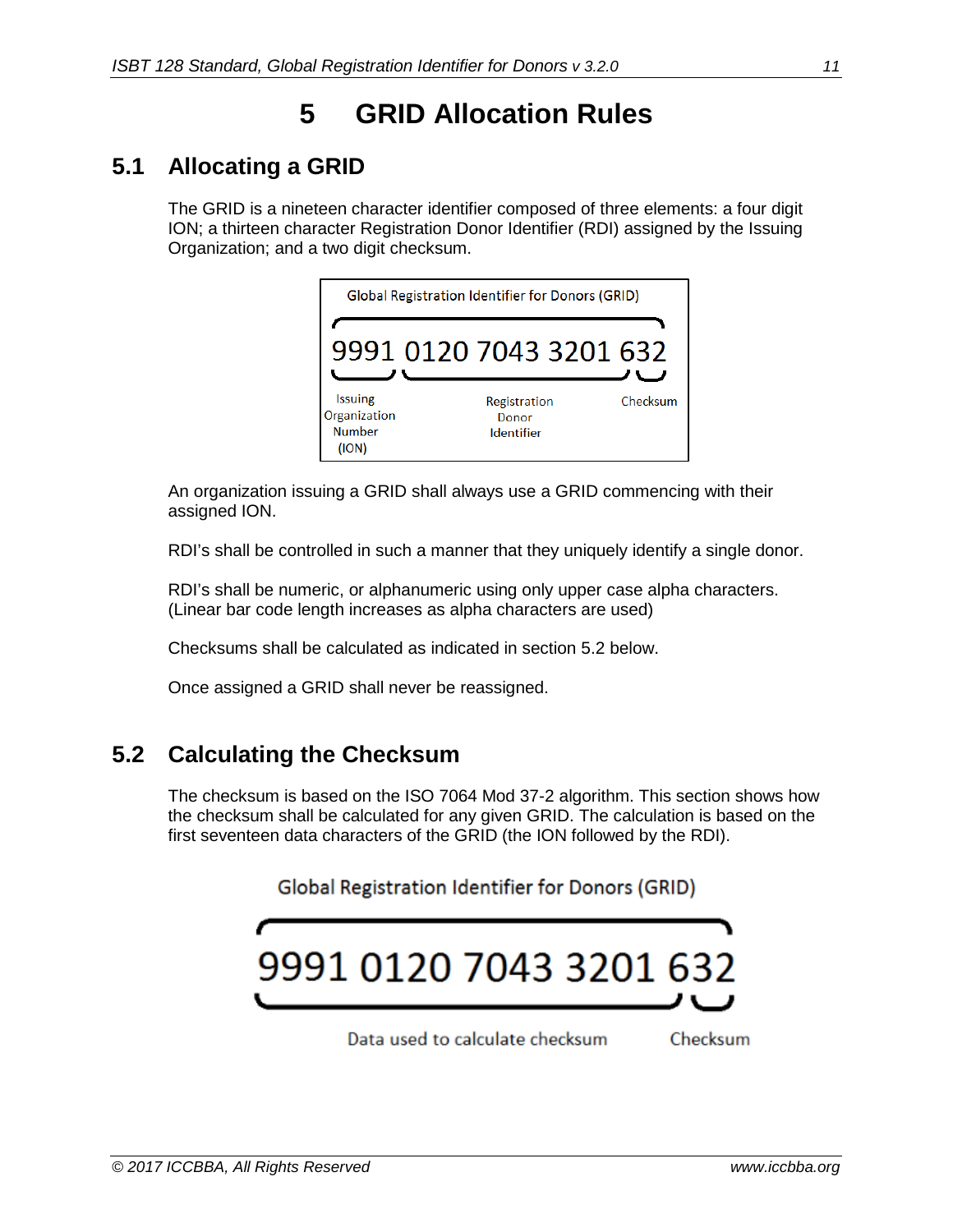The steps in the process are as follows:

- 1. For each character in the seventeen character string, determine its check value as required by ISO 7064 from [Table 3](#page-12-0) (e.g., character F has value 15);
- 2. For each character in the seventeen character string, determine its weighted check value by multiplying the check value from [Table 3](#page-12-0) by the n<sup>th</sup> power of 2 where n is the position of the character from the right-hand end of the string;
- 3. Sum the weighted check values from step 2;
- 4. Find the modulus 37 value of the sum from step 3;
- 5. Subtract the value obtained in step 4 from 38;
- 6. Find the modulus 37 value of the result of step 5;
- 7. If the value from step six is a single digit add a leading zero.
- <span id="page-12-0"></span>8. The calculated value is the modulo 37-2 checksum.

Table 3 Character to ISO/IEC 7064 Check Values [RT061]

| Character | 0  |    | 2  | 3  | 4  | 5  | 6  |    | 8  | 9  | А  | В  | с  |
|-----------|----|----|----|----|----|----|----|----|----|----|----|----|----|
| Value     | 0  |    | 2  | 3  | 4  | 5  | 6  | 7  | 8  | 9  | 10 | 11 | 12 |
|           |    |    |    |    |    |    |    |    |    |    |    |    |    |
| Character | D  | Е  | F  | G  | н  |    | J  | κ  |    | м  | N  | O  | P  |
| Value     | 13 | 14 | 15 | 16 | 17 | 18 | 19 | 20 | 21 | 22 | 23 | 24 | 25 |
|           |    |    |    |    |    |    |    |    |    |    |    |    |    |
| Character | Q  | R  | s  |    | U  | ν  | w  | х  | Y  | z  |    |    |    |
| Value     | 26 | 27 | 28 | 29 | 30 | 31 | 32 | 33 | 34 | 35 |    |    |    |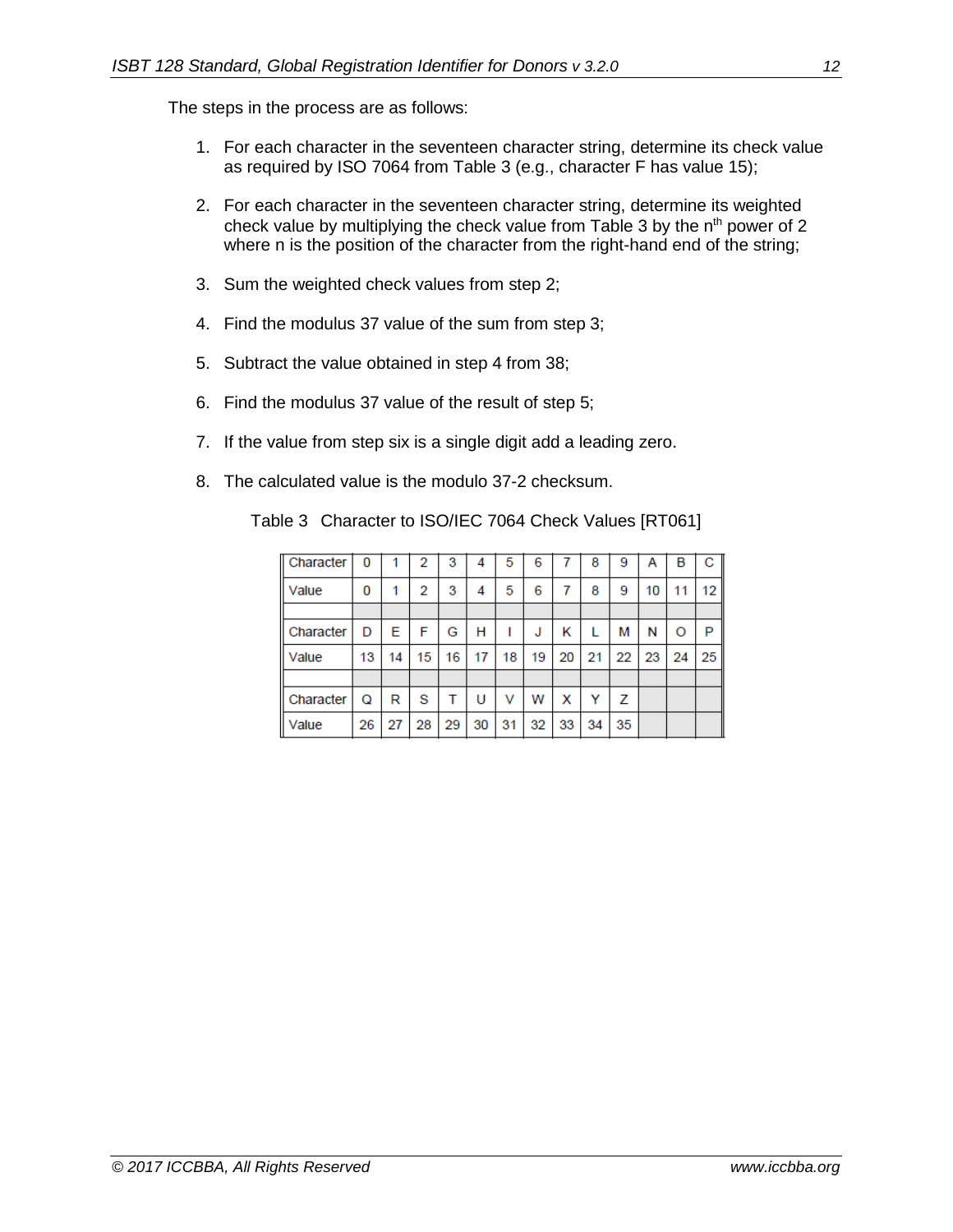#### **Example of Checksum Calculation**

|                                      | STEP <sub>1</sub>                     | n                                                     | $\mathbf{2^n}$ | STEP <sub>2</sub>                         |
|--------------------------------------|---------------------------------------|-------------------------------------------------------|----------------|-------------------------------------------|
| <b>Character</b><br>in the<br>string | <b>ISO 7064</b><br>check value<br>(a) | <b>Position of the</b><br>character<br>from the right | (b)            | Weighted<br>check value<br>$(a \times b)$ |
| 9                                    | 9                                     | 17                                                    | 131072         | 1179648                                   |
| 9                                    | 9                                     | 16                                                    | 65536          | 589824                                    |
| 9                                    | 9                                     | 15                                                    | 32768          | 294912                                    |
| 1                                    | 1                                     | 14                                                    | 16384          | 16384                                     |
| 0                                    | 0                                     | 13                                                    | 8192           | 0                                         |
| 1                                    | 1                                     | 12                                                    | 4096           | 4096                                      |
| $\overline{2}$                       | $\overline{2}$                        | 11                                                    | 2048           | 4096                                      |
| $\mathbf 0$                          | 0                                     | 10                                                    | 1024           | $\Omega$                                  |
| 7                                    | $\overline{7}$                        | 9                                                     | 512            | 3584                                      |
| $\mathbf 0$                          | 0                                     | 8                                                     | 256            | $\overline{0}$                            |
| 4                                    | 4                                     | $\overline{7}$                                        | 128            | 512                                       |
| 3                                    | 3                                     | 6                                                     | 64             | 192                                       |
| 3                                    | 3                                     | 5                                                     | 32             | 96                                        |
| $\overline{\mathbf{2}}$              | $\overline{2}$                        | 4                                                     | 16             | 32                                        |
| 0                                    | 0                                     | 3                                                     | 8              | 0                                         |
| 1                                    | 1                                     | $\overline{2}$                                        | 4              | $\overline{4}$                            |
| 6                                    | 6                                     | 1                                                     | $\overline{2}$ | 12                                        |

ION+Registration Donor Identifier is **99910120704332016**

Step 3: sum of last column = 2093392

Step 4: modulo 37 of 2093392= 6

Step 5:  $38 - 6 = 32$ 

Step 6: modulus 37 of 32 = 32

Step 7: Add leading zero if single digit.  $= 32$ 

Thus, the mod 37-2 checksum is 32.

# 9991 0120 7043 3201 632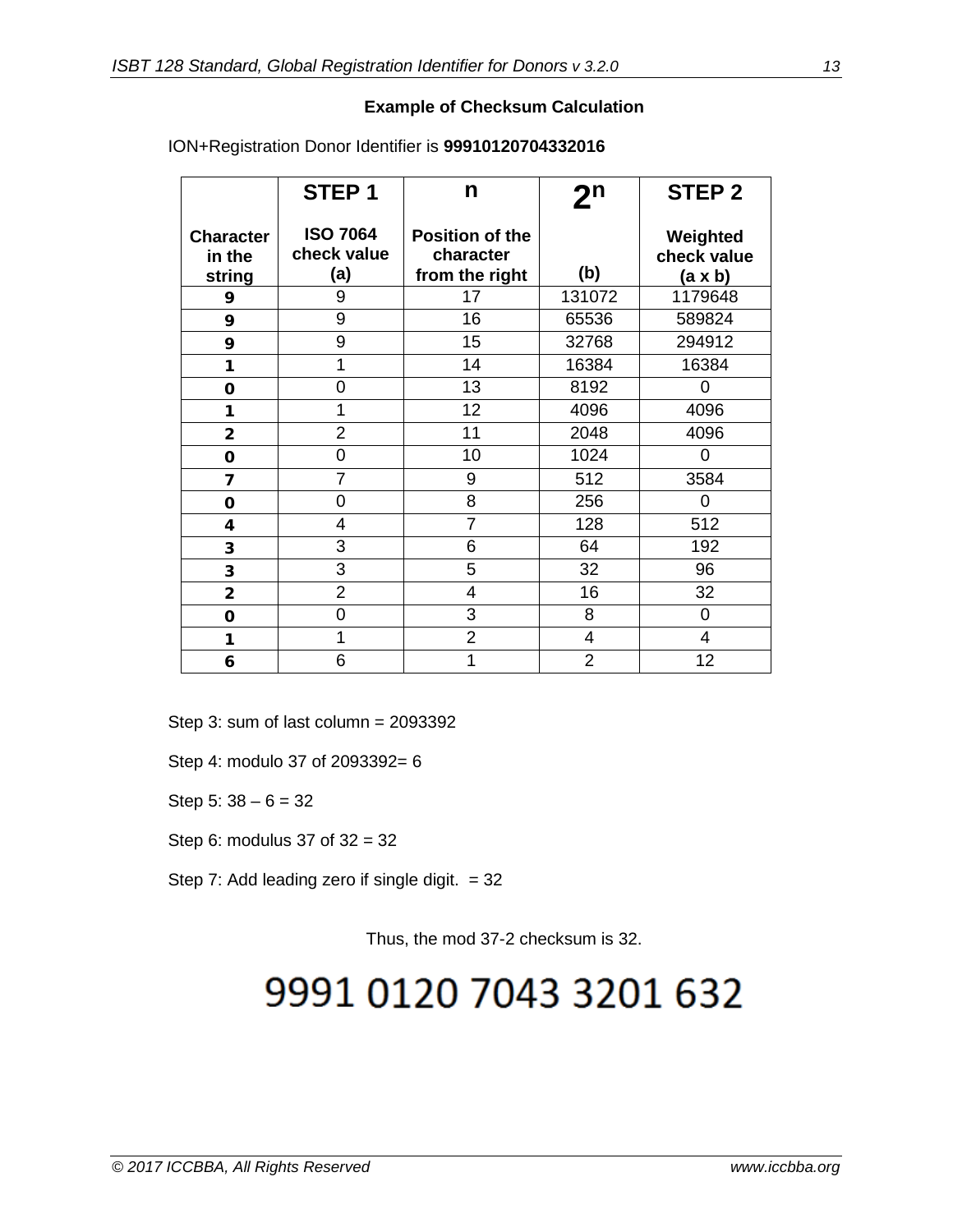#### <span id="page-14-0"></span>**5.3 Eye-readable presentation of the GRID**

When printed in an eye-readable format, the GRID shall be divided into five blocks of 4,4,4,4,3 to assist manual transcription.

Spacing between the blocks shall be sufficient to ensure the blocks are clearly separated.

The GRID shall be printed in a font that allows differentiation between similar letters and digits (i.e., 0 and O, 1 and I)

An example of the full GRID eye-readable format is shown below.

|                                                          | 9991 0120 7043 3201 632             |          |
|----------------------------------------------------------|-------------------------------------|----------|
| <b>Issuing</b><br>Organization<br><b>Number</b><br>(ION) | Registration<br>Donor<br>Identifier | Checksum |

Global Registration Identifier for Donors (GRID)

When printed on a product label, the GRID shall be preceded with the uppercase letters GRID and a colon (i.e. GRID:).

#### **GRID: 9991 0120 7043 3201 632**

### <span id="page-14-1"></span>**5.4 Electronic encoding of GRID**

When the GRID is represented in automatic identification and data capture (AIDC) solutions, it shall be encoded as Data Structure 039 in the ISBT 128 Standard.

- Purpose: Data Structure 039 shall specify a globally unique identifier for HPC donors or potential donors.
- Structure: &:nnnnaaaaaaaaaaaaabb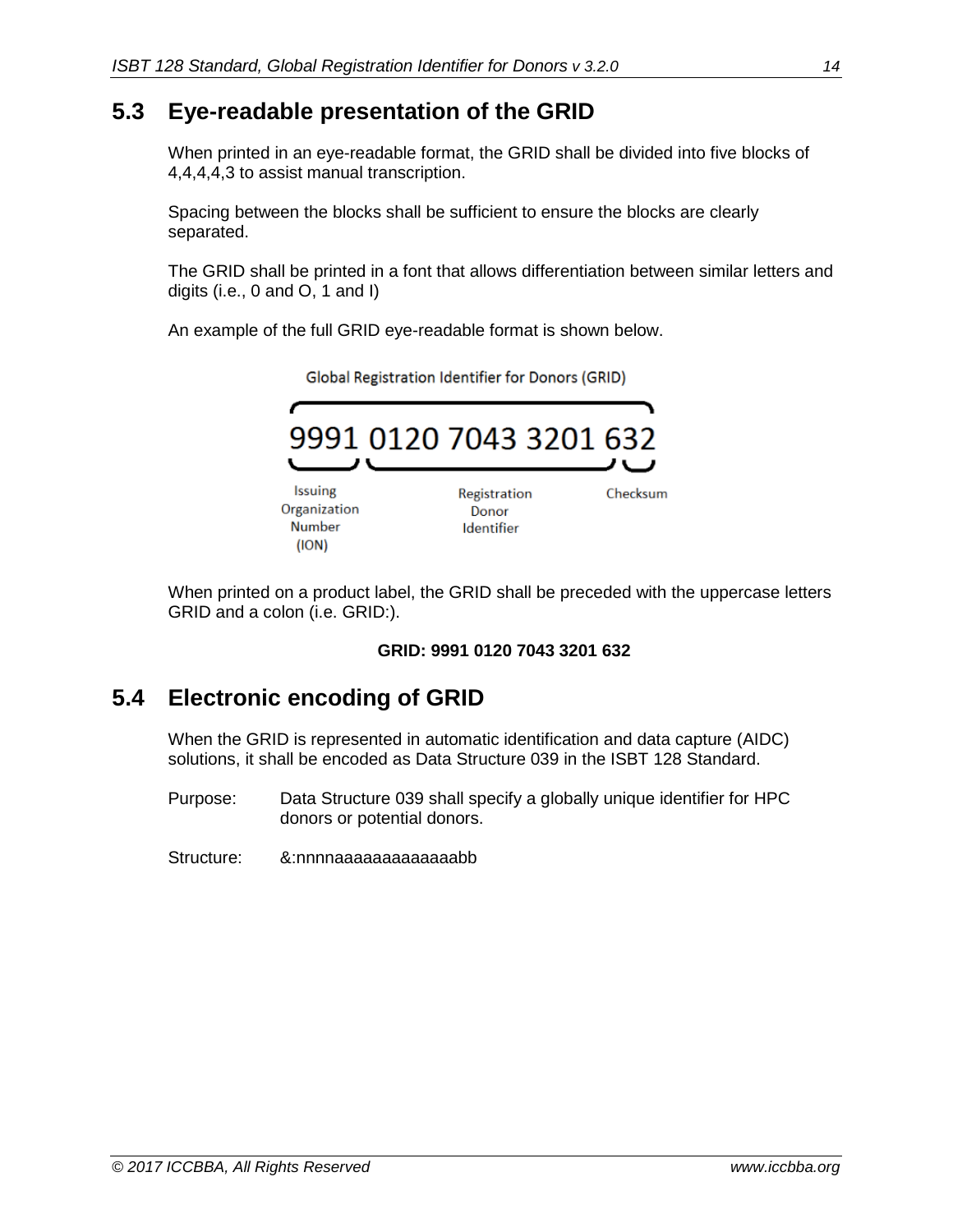| <b>Element</b> | Length | <b>Type</b>                                                                             |
|----------------|--------|-----------------------------------------------------------------------------------------|
| &              | 1      | data identifier, first character                                                        |
|                | 1      | data identifier, second character                                                       |
| nnnn           | 4      | numeric {0-9}, first character shall<br>not be 0                                        |
| aaaaaaaaaaaa   | 13     | alphanumeric ${A-Z; 0-9}$ Where<br>alpha characters are used they must<br>be uppercase. |
| bb             | 2      | two-digit checksum {00-36}                                                              |

The data content string shall be 19 characters and shall be encoded and interpreted as follows:

| nnnn         | GRID Issuing Organization Number (ION) that shall be<br>encoded and interpreted by reference to the GRID<br>Issuing Organizations Database published on the<br>ICCBBA Website.                                            |
|--------------|---------------------------------------------------------------------------------------------------------------------------------------------------------------------------------------------------------------------------|
| aaaaaaaaaaaa | Registration Donor Identifier that shall uniquely identify a<br>donor, or potential donor, within the registration<br>organization. (Note: Alpha characters in the RDI will<br>increase the length of a linear bar code.) |
| bb           | Two-digit modulus 37-2 checksum. Section 5.2<br>describes how the checksum is calculated.                                                                                                                                 |

If the GRID is to be represented in a linear bar code, Code 128 shall be used and comply with ISO/IEC 15417: 2007: Information technology—Automatic identification and data capture techniques—Code 128 bar code symbology specification.

If the GRID is to be represented in a 2-D symbol, Data Matrix shall be used and comply with ISO/IEC 16022:2006: Information technology— Automatic identification and data capture techniques—Data Matrix bar code symbology specification (including the corrections ISO/IEC 16022:2006/Cor 1:2008 and ISO/IEC 16022:2006/Cor 2:2011).

The GRID may be combined with additional information in the 2-D symbol as part of an ISBT 128 Compound Message. Additional information about the Compound Message data structure and requirements for the use of Code 128 and Data Matrix may be found in the *ISBT 128 Standard Technical Specification* (ST-001).